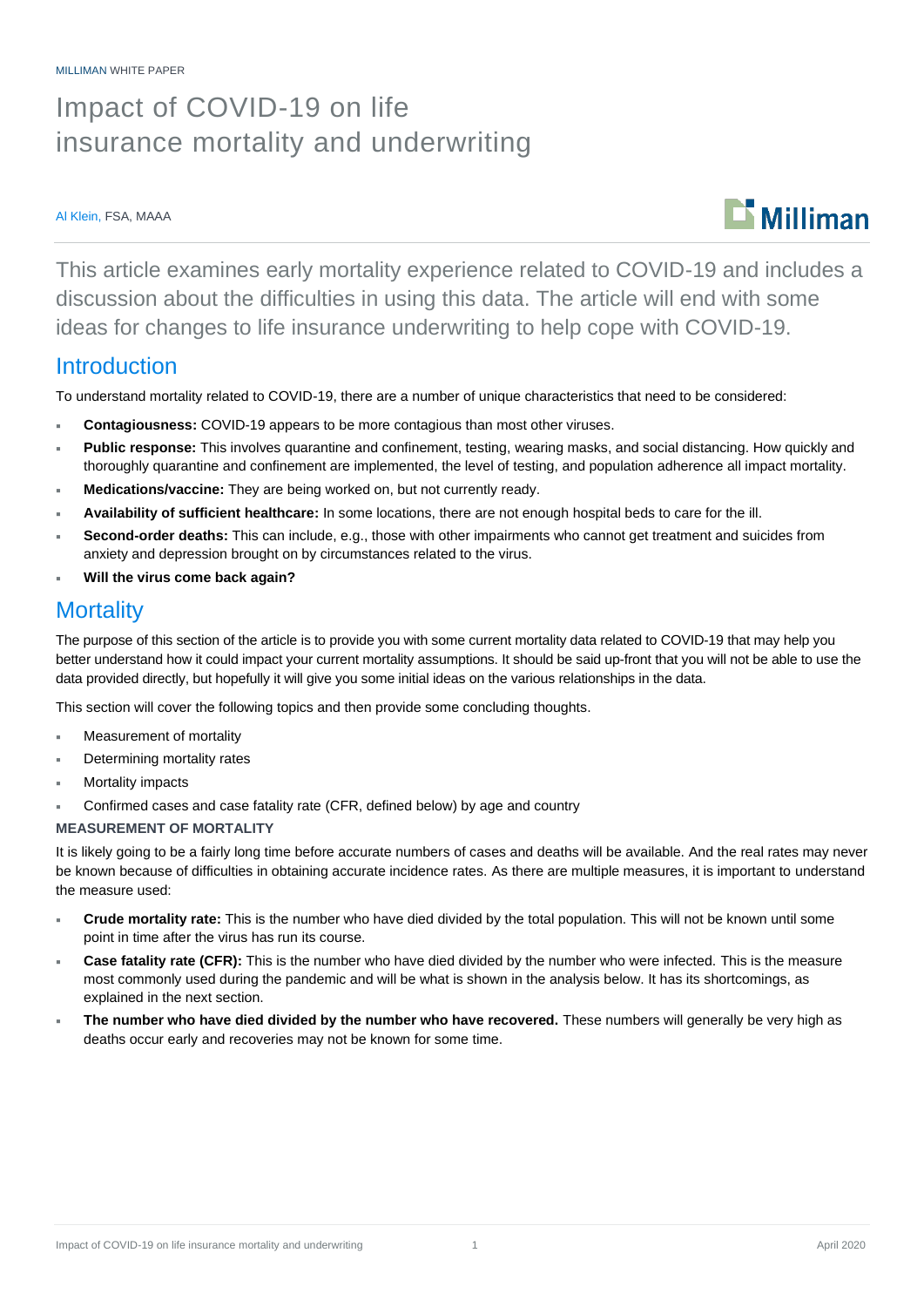#### **DETERMINING MORTALITY RATES**

Before any further discussion, it is important to recognize that the numbers about to be provided cannot be directly used to estimate the extra mortality a life insurance company may experience. As mentioned above, the CFR, i.e., the expected mortality rate among those infected, will be provided below. However, the CFR is overstated, and potentially vastly overstated, because many mild cases have not been identified and therefore are not considered officially confirmed cases. With these cases missing from the denominator, the numbers are not accurate.

Also, the accuracy of the reporting of the cause of death is questionable; it may be inaccurate in both directions. Some may classify a death as due to COVID-19 if the individual is a confirmed case, even if the death was from another cause. Other COVID-19 deaths may be classified as due to pneumonia or the flu. It is also not clear how non-hospitalized COVID-19 deaths are being recorded. It may be that the only way we know the real impact is by comparing total deaths in one period to the next.

So why then is the mortality data being provided? There are several answers to this.

- This is the best source of early mortality data.
- They can give you an idea of the relative mortality involved, by age, gender, country, etc. For example, when comparing by country, recognize that countries are at different stages of the pandemic, have implemented different procedures at different stages, and there are different measures of deaths, e.g., some countries only measure deaths in hospitals. Another difference is in the testing protocols in each country. 1
- If you are able to estimate the unreported milder cases, you could adjust the denominator to arrive at a more accurate CFR.

#### **MORTALITY IMPACTS**

There are a number of characteristics in an individual with COVID-19 that have been found to have an impact on mortality. These include age, gender, body mass index (BMI) level, and medical impairment (particularly as it relates to the immune system). Each of these will be discussed in this section, along with the early mortality impacts that have been seen so far.

#### **Age**

The oldest individuals have been most impacted so far. Figure 1 shows CFRs by age from a report by JAMA.<sup>2</sup> Figure 1 slows the results for Italy and China at two different dates. While Italy has a much higher overall CFR, the CFRs by age are remarkably close. The China figures were developed by the Chinese Center for Disease Control and Prevention (CDC), released on February 17, and published in the Chinese Journal of Epidemiology. These results have also been reported in an article in The Lancet on March 30, 2020.<sup>3</sup>

The reason for Italy's higher overall CFR is because of its distribution by age versus that from China. Likewise, life insurance companies may have different impacts from COVID-19, based on their distributions of business by age.

| <b>FIGURE 1: CFRS BY AGE</b> |               |                            |            |                |                               |            |  |
|------------------------------|---------------|----------------------------|------------|----------------|-------------------------------|------------|--|
|                              |               | ITALY AS OF MARCH 17, 2020 |            |                | CHINA AS OF FEBRUARY 11, 2020 |            |  |
|                              | <b>DEATHS</b> | % OF TOTAL                 | <b>CFR</b> | <b>DEATHS</b>  | % OF TOTAL                    | <b>CFR</b> |  |
| <b>ALL</b>                   | 1,625         | 100%                       | 7.2%       | 1,023          | 100%                          | 2.3%       |  |
| <b>AGE</b>                   |               |                            |            |                |                               |            |  |
| $0-9$                        | $\mathbf{0}$  | 0.0%                       | $0.0\%$    | $\mathbf 0$    | 0.0%                          | 0.0%       |  |
| $10 - 19$                    | $\mathbf 0$   | 0.0%                       | 0.0%       | $\mathbf{1}$   | 0.1%                          | 0.2%       |  |
| $20 - 29$                    | $\mathbf 0$   | 0.0%                       | 0.0%       | $\overline{7}$ | 0.7%                          | 0.2%       |  |
| 30-39                        | 4             | 0.3%                       | 0.3%       | 18             | 1.8%                          | 0.2%       |  |
| 40-49                        | 10            | 0.6%                       | 0.4%       | 38             | 3.7%                          | 0.4%       |  |
| 50-59                        | 43            | 2.7%                       | 1.0%       | 130            | 12.7%                         | 1.3%       |  |
| 60-69                        | 139           | 8.6%                       | 3.5%       | 309            | 30.2%                         | 3.6%       |  |
| 70-79                        | 578           | 35.6%                      | 12.8%      | 312            | 30.5%                         | 8.0%       |  |
| $80 +$                       | 850           | 52.3%                      | 20.0%      | 208            | 20.3%                         | 14.8%      |  |

#### <sup>1</sup> Covid-19: What is the UK's testing strategy?, BMJ 2020; 368 doi: <https://doi.org/10.1136/bmj.m1222> (published March 26, 2020), BMJ 2020;368:m1222, Can also be found a[t https://www.bmj.com/content/368/bmj.m1222.](https://www.bmj.com/content/368/bmj.m1222)

<sup>2</sup> Onder G, Rezza G, Brusaferro S. Case-Fatality Rate and Characteristics of Patients Dying in Relation to COVID-19 in Italy. JAMA. Published online March 23, 2020. doi:10.1001/jama.2020.4683.

<sup>&</sup>lt;sup>3</sup> Verity, R. et al. (March 30, 2020). Estimates of the severity of coronavirus disease 2019: A model-based analysis. The Lancet, Retrieved April 3, 2020, from [https://www.thelancet.com/action/showPdf?pii=S1473-3099%2820%2930243-7.](https://www.thelancet.com/action/showPdf?pii=S1473-3099%2820%2930243-7)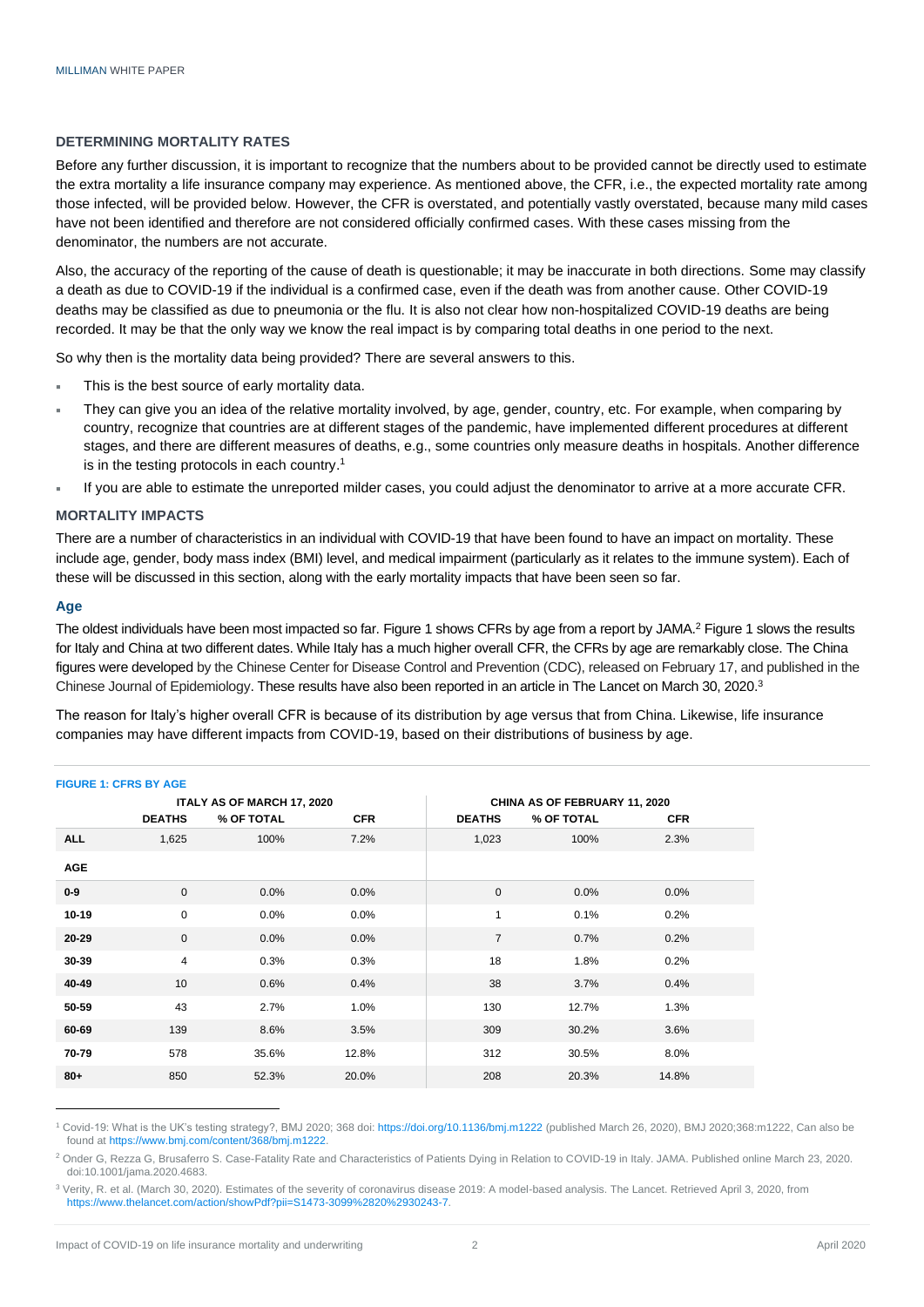Figure 1 indicates that there have been no deaths for ages 0 to 9, but that is no longer true. The following describes what is known about children and COVID-19.

There was a study<sup>4</sup> of 2,143 cases of children under 18 that were reported to the Chinese CDC as of February 8. The researchers indicated three reasons they thought so many children emerged unscathed from the pandemic:

- The receptor or protein in human cells that viral particles bind to, called the ACE2 receptor, is not expressed as prominently in young children or may be a different shape.
- Most children have healthier lungs, having not been exposed to as much pollution as adults over their lives.
- Children's immune systems don't rev up to attack the virus as much as adult immune systems do, with the aggressive response causing destructive inflammation in the body's organs.

The conclusion of the study was that children are likely infected at rates comparable to adults, but at much lower severity levels. Reports that indicate that children have lower infection rates are likely driven by the limited testing in children who do not have more extreme conditions.

#### **Gender**

South Korea provided some statistics by age and gender. <sup>5</sup> Figure 2 shows the results.

|                     | <b>CONFIRMED CASES</b> |             |              |                | <b>DEATHS</b> |              |               | <b>CFR</b>  |              |  |
|---------------------|------------------------|-------------|--------------|----------------|---------------|--------------|---------------|-------------|--------------|--|
| <b>AGE</b>          | <b>FEMALE</b>          | <b>MALE</b> | <b>TOTAL</b> | <b>FEMALE</b>  | <b>MALE</b>   | <b>TOTAL</b> | <b>FEMALE</b> | <b>MALE</b> | <b>TOTAL</b> |  |
| $0-9$               | 46                     | 59          | 105          | $\mathbf 0$    | $\mathbf 0$   | $\mathbf 0$  | 0.0%          | 0.0%        | 0.0%         |  |
| $10 - 19$           | 225                    | 250         | 475          | $\mathbf 0$    | 0             | $\mathbf 0$  | $0.0\%$       | 0.0%        | 0.0%         |  |
| $20 - 29$           | 1,337                  | 1,136       | 2,473        | $\mathbf 0$    | $\mathbf 0$   | $\mathbf 0$  | 0.0%          | 0.0%        | 0.0%         |  |
| 30-39               | 534                    | 409         | 943          | $\mathbf 0$    | $\mathbf{1}$  | 1            | 0.0%          | 0.2%        | 0.1%         |  |
| 40-49               | 880                    | 366         | 1,246        | $\mathbf 0$    | $\mathbf{1}$  | $\mathbf{1}$ | 0.0%          | 0.3%        | 0.1%         |  |
| 50-59               | 1,207                  | 517         | 1,724        | 5              | 5             | 10           | 0.4%          | 1.0%        | 0.6%         |  |
| 60-69               | 719                    | 435         | 1,154        | $\overline{7}$ | 13            | 20           | 1.0%          | 3.0%        | 1.7%         |  |
| 70-79               | 358                    | 253         | 611          | 16             | 23            | 39           | 4.5%          | 9.1%        | 6.4%         |  |
| $80 +$              | 281                    | 125         | 406          | 34             | 21            | 55           | 12.1%         | 16.8%       | 13.5%        |  |
| <b>Total</b>        | 5,587                  | 3,550       | 9,137        | 62             | 64            | 126          | 1.1%          | 1.8%        | 1.4%         |  |
| <b>Distribution</b> | 61%                    | 39%         |              | 49%            | 51%           |              |               |             |              |  |

**FIGURE 2: SOUTH KOREA MORTALITY BY AGE AND GENDER (STATISTICS AS OF MARCH 25, 2020)**

There were more female cases than male cases, but the CFR for males was higher for all age groups and overall. It could be speculated that males smoke more or were otherwise less healthy than females, but the reason for this difference is not known. The other important item to note is that the overall CFRs are slightly lower, but comparable to the death rates observed in China provided immediately above.

Italy also provided statistics<sup>6</sup> as of March 30, 2020. They are shown in Figure 3.

<sup>5</sup> [The updates on COVID-19 in Korea as of 25 March,](https://www.cdc.go.kr/board/board.es?mid=a30402000000&bid=0030&act=view&list_no=366640&tag=&nPage=1) KCDC, Press Release no. 213.

<sup>4</sup> Dong Y, Mo X, Hu Y, et al. Epidemiological characteristics of 2143 pediatric patients with 2019 coronavirus disease in China. Pediatrics. 2020; doi: 10.1542/peds.2020- 0702, Can also be found a[t https://pediatrics.aappublications.org/content/pediatrics/early/2020/03/16/peds.2020-0702.full.pdf.](https://pediatrics.aappublications.org/content/pediatrics/early/2020/03/16/peds.2020-0702.full.pdf)

<sup>6</sup> Prodotto dall'Istituto Superiore di Sanità, Roma (March 30, 2020). Epidemia COVID-19. Retrieved April 3, 2020, from [https://www.epicentro.iss.it/coronavirus/bollettino/Bollettino-sorveglianza-integrata-COVID-19\\_30-marzo-2020.pdf.](https://www.epicentro.iss.it/coronavirus/bollettino/Bollettino-sorveglianza-integrata-COVID-19_30-marzo-2020.pdf)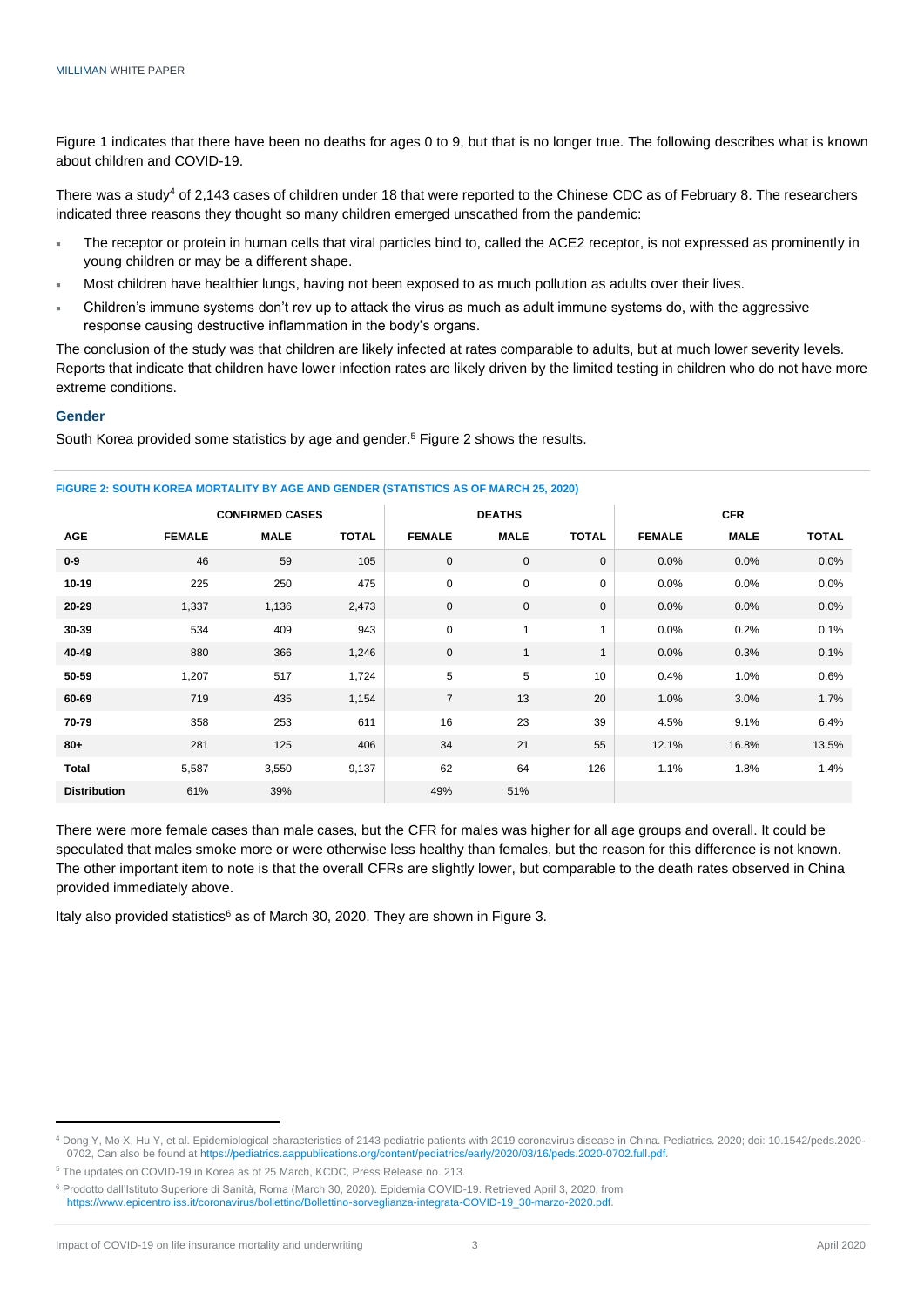|                     | <b>CONFIRMED CASES</b> |               |              | <b>DEATHS</b> |                |                | <b>CFR</b>  |               |              |
|---------------------|------------------------|---------------|--------------|---------------|----------------|----------------|-------------|---------------|--------------|
| <b>AGE</b>          | <b>MALE</b>            | <b>FEMALE</b> | <b>TOTAL</b> | <b>MALE</b>   | <b>FEMALE</b>  | <b>TOTAL</b>   | <b>MALE</b> | <b>FEMALE</b> | <b>TOTAL</b> |
| $0-9$               | 324                    | 260           | 584          | $\mathbf 0$   | $\mathbf 0$    | 0              | 0.0%        | 0.0%          | 0.0%         |
| $10 - 19$           | 392                    | 371           | 763          | $\pmb{0}$     | $\mathbf 0$    | 0              | 0.0%        | 0.0%          | 0.0%         |
| $20 - 29$           | 1,631                  | 2,132         | 3,763        | $\mathbf{1}$  | $\mathbf{1}$   | $\overline{c}$ | 0.1%        | 0.0%          | 0.1%         |
| 30-39               | 3,105                  | 3,352         | 6,457        | 18            | $\overline{2}$ | 20             | 0.6%        | 0.1%          | 0.3%         |
| 40-49               | 5,802                  | 6,198         | 12,000       | 66            | 23             | 89             | 1.1%        | 0.4%          | 0.7%         |
| 50-59               | 10,068                 | 8,495         | 18,563       | 294           | 74             | 368            | 2.9%        | 0.9%          | 2.0%         |
| 60-69               | 10,744                 | 5,584         | 16,328       | 923           | 236            | 1,159          | 8.6%        | 4.2%          | 7.1%         |
| 70-79               | 11,236                 | 6,142         | 17,378       | 2,597         | 854            | 3,451          | 23.1%       | 13.9%         | 19.9%        |
| 80-89               | 7,630                  | 6,504         | 14,134       | 2,603         | 1,378          | 3,981          | 34.1%       | 21.2%         | 28.2%        |
| $90+$               | 1,160                  | 2,404         | 3,564        | 424           | 514            | 938            | 36.6%       | 21.4%         | 26.3%        |
| Total               | 52,092                 | 41,442        | 93,534       | 6,926         | 3,082          | 10,008         | 13.3%       | 7.4%          | 10.7%        |
| <b>Distribution</b> | 56%                    | 44%           |              | 69%           | 31%            |                |             |               |              |

#### **FIGURE 3: ITALY MORTALITY BY AGE AND GENDER (STATISTICS AS OF MARCH 30, 2020)**

For Italy, there were more male cases than female. However, the male CFR was also higher than for females for all age groups and overall. The CFRs by age are similar to those in South Korea (Figure 2) and China (Figure 1); however, the overall CFRs are higher because of a larger distribution at the older ages in Italy.

The Worldometer report<sup>7</sup> also had data by gender. It is based on data from China and is not split by age; it shows a higher overall CFR than in the South Korea data, as can be seen if Figure 4, but also shows a higher CFR for males than females.

#### **FIGURE 4: CFRS BY GENDER**

|            | <b>CASES</b> |                  |  |  |  |
|------------|--------------|------------------|--|--|--|
| <b>SEX</b> | ALL          | <b>CONFIRMED</b> |  |  |  |
| Male       | 2.8%         | 4.7%             |  |  |  |
| Female     | 1.7%         | 2.8%             |  |  |  |

#### **BMI**

One study<sup>8</sup> looked at the percentage of confirmed COVID-19 cases by BMI levels of patients who were admitted to critical care in comparison to the percentage by BMI level of those who were admitted with viral pneumonia between 2017 and 2019 without COVID-19. Figure 5 shows the results.

#### **FIGURE 5: CRITICAL CARE BY BMI**

|                 | % OF PATIENTS                        |                                                    |  |  |  |
|-----------------|--------------------------------------|----------------------------------------------------|--|--|--|
| <b>BMILEVEL</b> | COVID-19<br><b>FOR CRITICAL CARE</b> | NON-COVID-19 2017-19<br><b>FOR VIRAL PNEUMONIA</b> |  |  |  |
| < 18.5          | 1.3%                                 | 5.5%                                               |  |  |  |
| $18.5 - 25$     | 26.6%                                | 33.9%                                              |  |  |  |
| $25 - 30$       | 34.4%                                | 30.0%                                              |  |  |  |
| $30 - 40$       | 31.0%                                | 23.6%                                              |  |  |  |
| $40+$           | 6.7%                                 | 7.0%                                               |  |  |  |

<sup>7</sup> Worldometer (February 29, 2020). Age, Sex, Existing Conditions of COVID-19 Cases and Deaths. Retrieved April 3, 2020, from [https://www.worldometers.info/coronavirus/coronavirus-age-sex-demographics/.](https://www.worldometers.info/coronavirus/coronavirus-age-sex-demographics/)

<sup>&</sup>lt;sup>8</sup> Intensive Care National Audit and Research Center (March 27, 2020). ICNARC Report on COVID-19 in Critical Care. Retrieved April 3, 2020, from <https://www.icnarc.org/DataServices/Attachments/Download/b5f59585-5870-ea11-9124-00505601089b> (PDF download).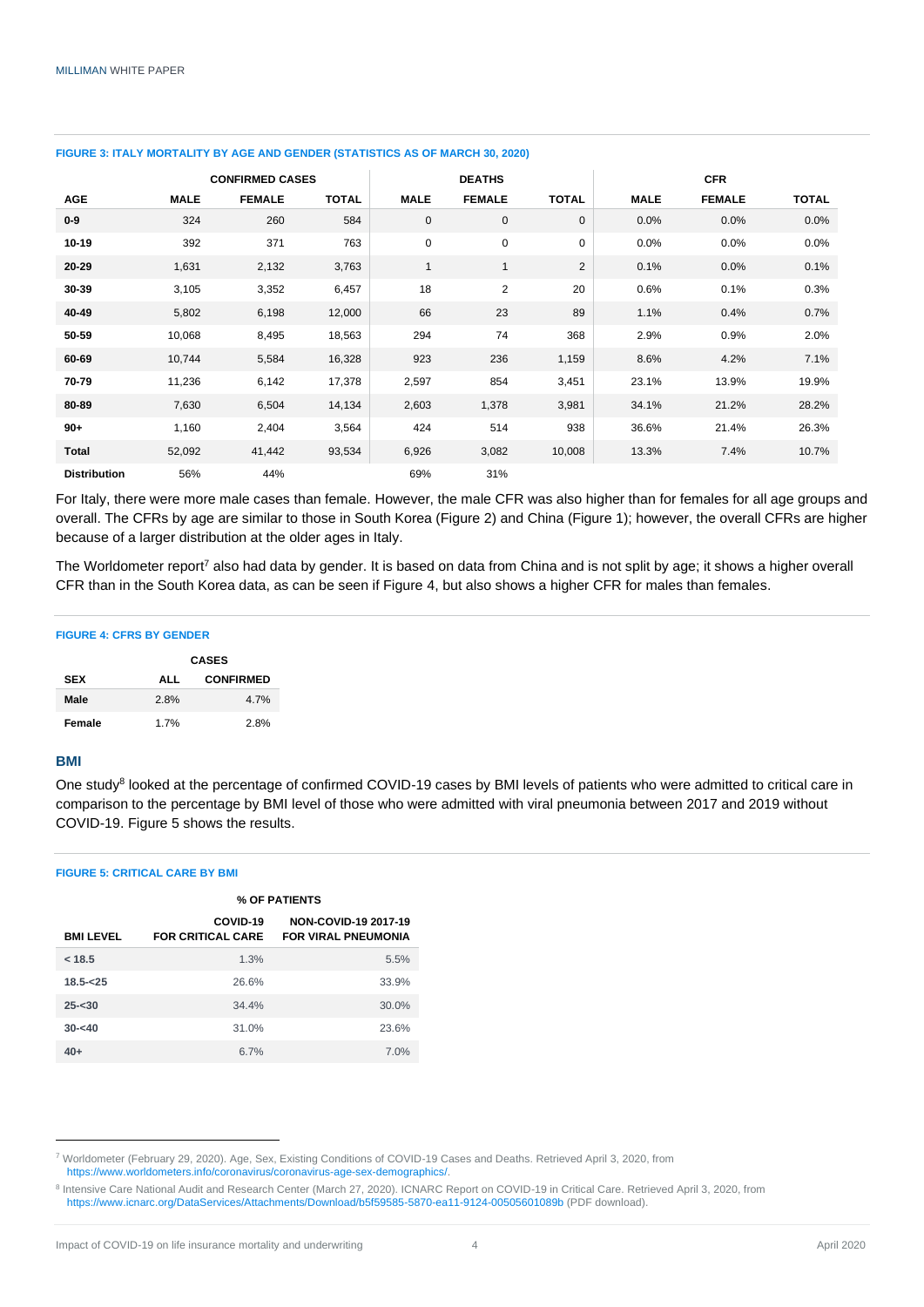Figure 5 shows a higher percentage of overweight and obese individuals being hospitalized for COVID-19 than for viral pneumonia.

The same study compared the number of deaths in critical care by BMI level. The fatality rate of COVID-19 is higher than that of viral pneumonia at all BMI levels. However, the biggest difference is between the group with BMI of 30 and higher, where 61% of the cases in critical care with COVID-19 died, while only 19% for the group with viral pneumonia died, a ratio of over 3 to 1. At other BMI levels, the ratio was less than 2 to 1.

#### **Medical impairment**

COVID-19 is more prevalent among those with impairments and those who have impaired immune systems. Figure 6 shows the CFRs for several impairments. This data comes from the same source $9$  as used above.

#### **FIGURE 6: CFR BY PRE-EXISTING CONDITION**

|                                    | <b>CASES</b> |                  |  |
|------------------------------------|--------------|------------------|--|
| <b>PRE-EXISTING CONDITON</b>       | ALL          | <b>CONFIRMED</b> |  |
| Cardiovascular disease             | 10.5%        | 13.2%            |  |
| <b>Diabetes</b>                    | 7.3%         | 9.2%             |  |
| <b>Chronic respiratory disease</b> | 6.3%         | 8.0%             |  |
| <b>Hypertension</b>                | 6.0%         | 8.4%             |  |
| Cancer                             | 5.6%         | 7.6%             |  |
| No pre-existing condition          | 0.9%         |                  |  |

As can be seen, the CFRs for these impairments are higher than the CFRs shown in Figure 1 above for all but the oldest ages.

All of the CFRs are likely to change as more data comes in. Also, it is still too soon to know how long the mortality impacts will be felt, and whether there will be multiple rounds or seasonality impacts.

As mentioned above, the mortality will vary based on the specific response to the crisis and its success. For example, the first goal is to reduce the number of people contracting the virus. This can be done through expanding the testing (including asymptomatic people), quarantine, social distancing, wearing masks, and washing hands frequently (particularly washing them after touching a possibly contaminated surface and before touching one's face, as the virus is generally introduced through a person's mouth, nose, or eyes). However, if someone has contracted the virus and needs hospital attention, success is then often determined by the availability of hospital beds and treatment.

Will there be differences between insured and population mortality? There likely will be, primarily because of different distributions of the most affected individuals. Mortality results will also vary by product, as there is typically a different mix of people with life insurance, annuities, and pensions. In terms of differences in mortality rates themselves, we would expect them to be close for now, with a potential difference being that some insured lives may have better access to medical care than the overall population. And as a vaccine or other treatment becomes available, the gap may widen for the same reason.

One other potential item for life insurers to keep in mind is that if COVID-19 causes more deaths in those with cardiovascular disease, diabetes, chronic respiratory disease, etc., then they will likely be reported as COVID-19 deaths and the number of deaths directly related to cardiovascular disease, diabetes, chronic respiratory disease, etc. will be reduced.

While the impacts are not yet known, there could also be an impact on long-term care and critical illness products.

<sup>&</sup>lt;sup>9</sup> Worldometer, op cit.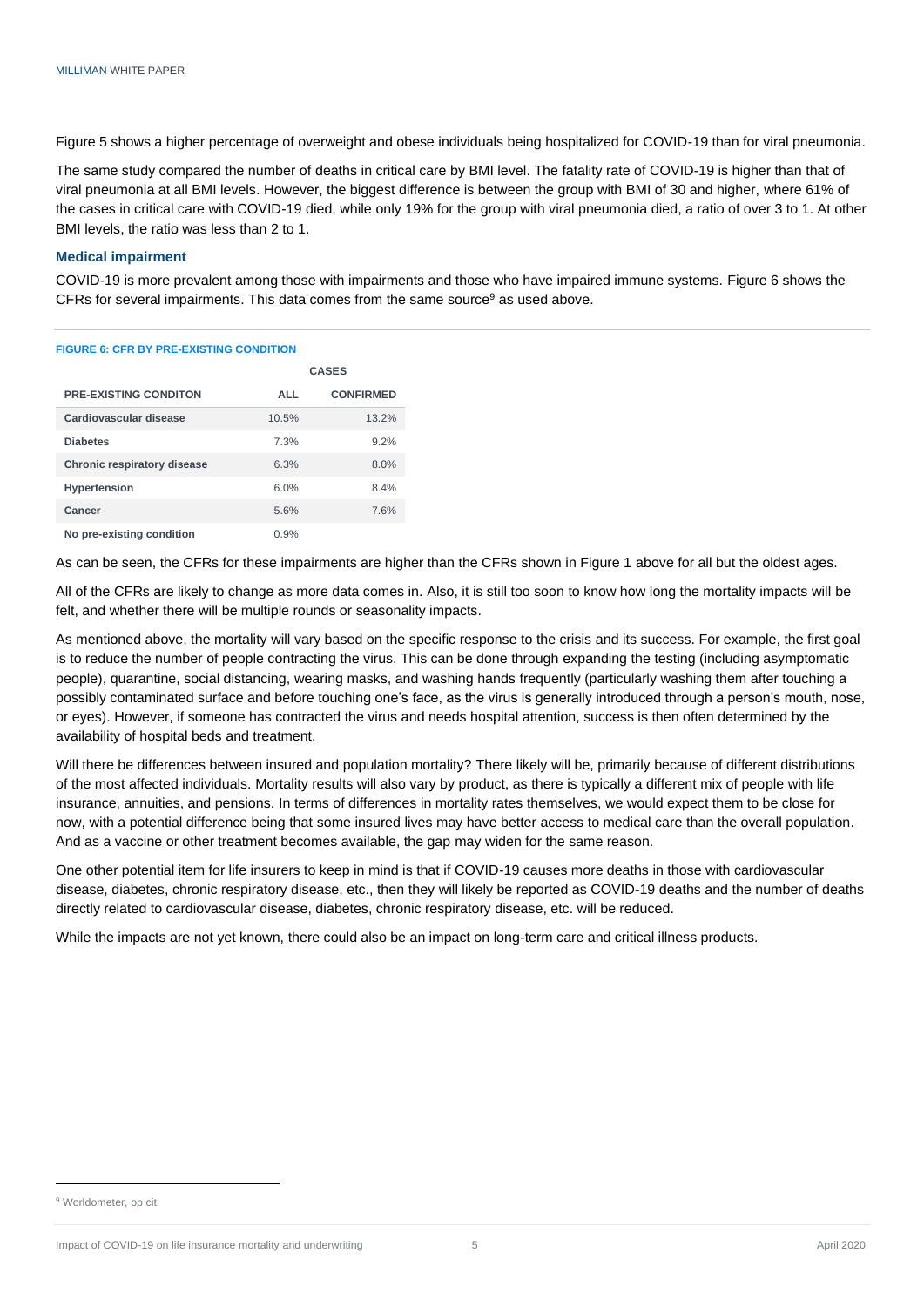#### **CONFIRMED CASES AND CFR BY AGE AND COUNTRY**

The graphs in Figures 7 and 9 below come from a dashboard<sup>10</sup> produced by Johns Hopkins. As this dashboard changes multiple times during the day, the numbers used here came from a tool<sup>11</sup> provided by SCOR that utilizes the data sets from Johns Hopkins. The purpose of Figures 7 and 9 is to show the growth in confirmed cases and deaths for the 10 countries with the most confirmed cases as of March 31, 2020, plus South Korea (whose experience has leveled off) and Singapore (whose experience has remained relatively low). The growth shown is over the three-week period between March 10 and March 31; four points in time are plotted (March 10, 17, 24, and 31). Figures 8 and 10 provide the numbers used in these graphs. Keep in mind that the number of confirmed cases is driven to a large extent by the testing done in that country.



#### **FIGURE 7: CONFIRMED CASES BY COUNTRY MARCH 10-31, 2020**

Figure 7 shows that while the level of China cases is high, being the first country with the virus, it saw very little additional growth, 2%, or less than 2,000 cases, from March 10 to March 31. A number of other countries in the top 10 are showing rapid growth over this three-week period, led by the United States (19,500%), the United Kingdom (6,500%), Spain (5,500%), Germany (4,800%), Belgium (4,700%), and Switzerland (3,300%). The top three countries in confirmed cases as of March 31 are the United States (188,000), Italy (106,000), and Spain (96,000).

<sup>&</sup>lt;sup>10</sup> The Center for Systems Science and Engineering at Johns Hopkins.

<sup>11</sup> SCOR. COVID Trends App. Retrieved April 3, 2020, fro[m http://domino.scor.com/u/mpascariu/COVID-19-Production/app.](http://domino.scor.com/u/mpascariu/COVID-19-Production/app)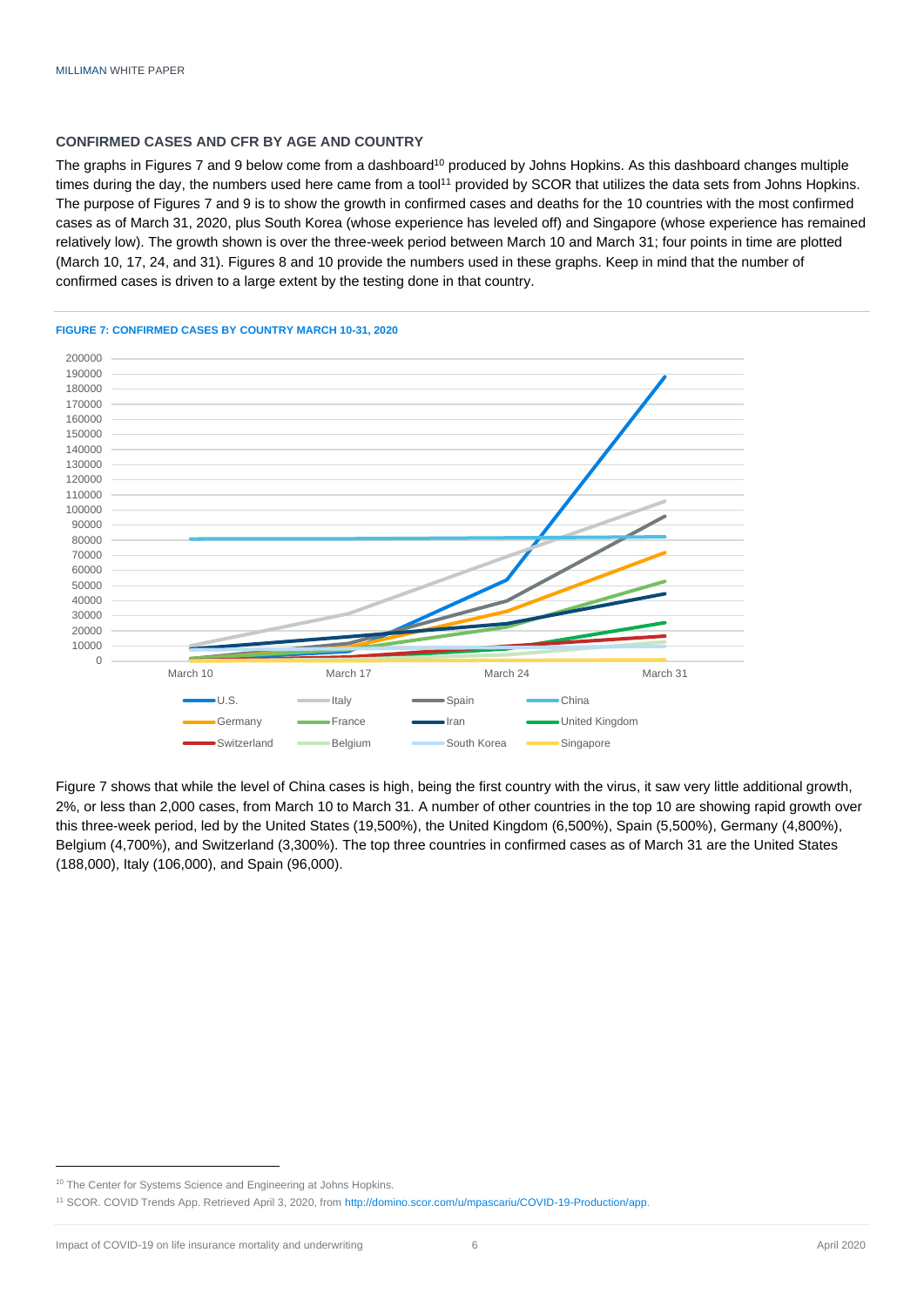| FIGURE 8: CONFIRMED CASES FOR TOP 10 COUNTRIES PLUS SOUTH KOREA AND SINGAPORE (MARCH 10-31, 2020) |                 |                 |                 |                 |                           |
|---------------------------------------------------------------------------------------------------|-----------------|-----------------|-----------------|-----------------|---------------------------|
| <b>COUNTRY</b>                                                                                    | <b>MARCH 10</b> | <b>MARCH 17</b> | <b>MARCH 24</b> | <b>MARCH 31</b> | 3-WEEK<br><b>GROWTH %</b> |
| <b>U.S.</b>                                                                                       | 959             | 6.421           | 53,740          | 188,172         | 19,522                    |
| Italy                                                                                             | 10,149          | 31,506          | 69,176          | 105,792         | 942                       |
| Spain                                                                                             | 1,695           | 11,748          | 39,885          | 95,923          | 5,559                     |
| China                                                                                             | 80,887          | 81,058          | 81,591          | 82,279          | 2                         |
| Germany                                                                                           | 1,457           | 9,257           | 32,986          | 71,808          | 4,828                     |
| France                                                                                            | 1,794           | 7,715           | 22,622          | 52,827          | 2,845                     |
| Iran                                                                                              | 8,042           | 16,169          | 24,811          | 44,605          | 455                       |
| <b>United Kingdom</b>                                                                             | 384             | 1,960           | 8,164           | 25,481          | 6,536                     |
| <b>Switzerland</b>                                                                                | 491             | 2,700           | 9,877           | 16,605          | 3,282                     |
| <b>Belgium</b>                                                                                    | 267             | 1,243           | 4,269           | 12,775          | 4,685                     |
| <b>Total Top 10</b>                                                                               | 104,983         | 163,874         | 324,811         | 641,406         | 511                       |
|                                                                                                   |                 |                 |                 |                 |                           |
| <b>South Korea</b>                                                                                | 7,513           | 8,320           | 9,037           | 9,786           | 30                        |
| Singapore                                                                                         | 160             | 266             | 558             | 926             | 479                       |
|                                                                                                   |                 |                 |                 |                 |                           |

Figure 8 shows the numbers used in the graph in Figure 7 along with the three-week growth rates.

#### **FIGURE 9: GROWTH IN DEATHS BY COUNTRY MARCH 10-31, 2020**

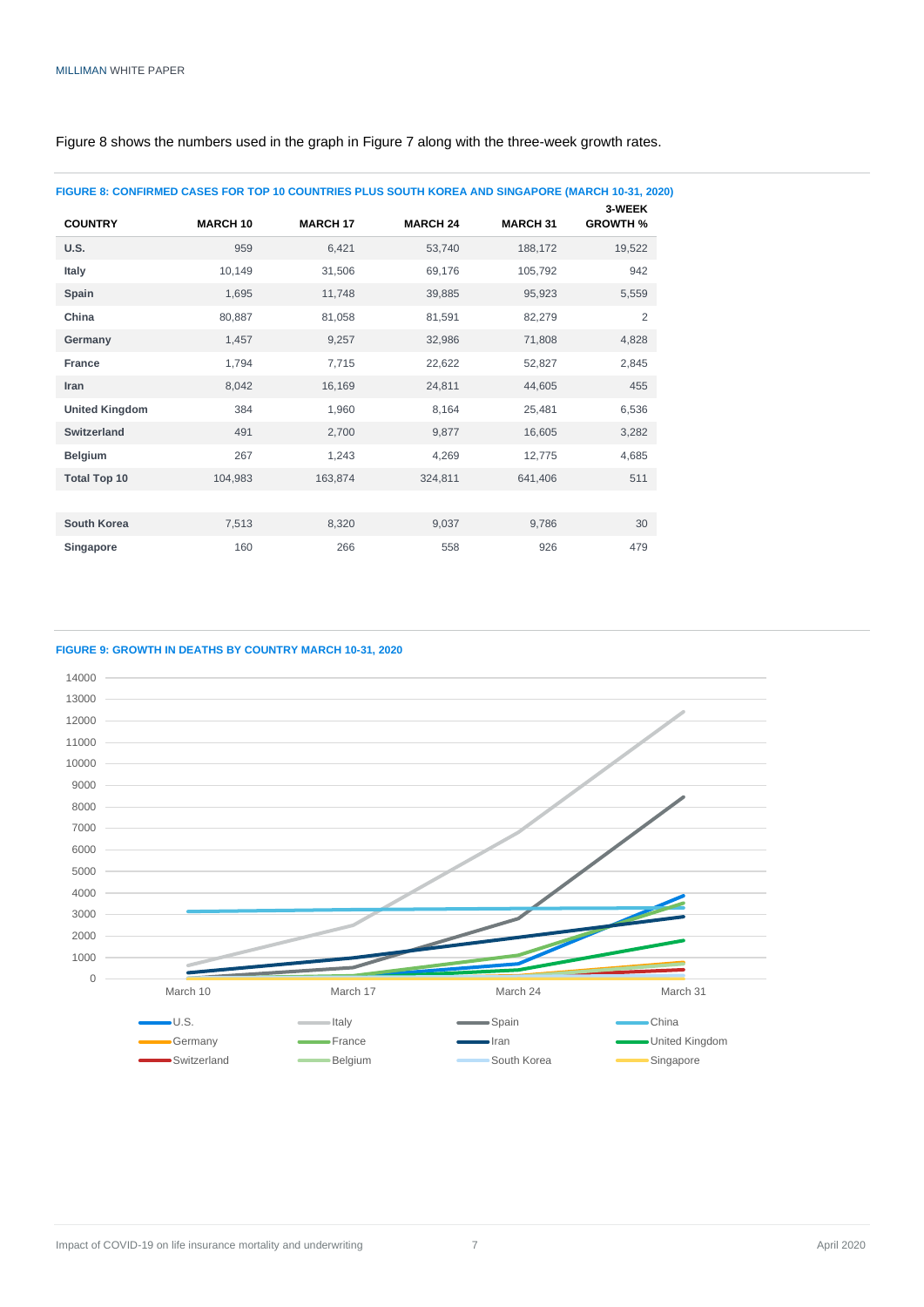Figure 9 shows a small increase in deaths of 5% for China over the period March 10 to March 31. Besides China, the percentage growth in deaths is very large because there were so few deaths in many countries, only three weeks earlier on March 10. Italy now has the largest number of deaths with over 12,000. However, the largest percentage increases in deaths over this period came from Germany (almost 39,000% from only two deaths on March 10), the United Kingdom (almost 30,000% from only six deaths on March 10), and Spain (24,000% from 35 deaths). Other increases over 10,000% included Switzerland (14,000% from three deaths), the United States (almost 14,000% from 28 deaths), and France (10,000% from 33 deaths). Over the three-week period, Belgium grew from no deaths to over 700 deaths. While difficult to see in the graph, Figure 9 shows that Singapore has had less than five deaths.

Figure 10 shows the numbers used in the graph in Figure 9 along with the three-week growth rates.

| <u>UUR TU, NUMBER OF BEATING TUL TU UUUNTINEUT EUU UUUTI NUREA AND UMUAI URE MANUH TU UI, EUE</u> |                 |                 |                 |                 |                           |
|---------------------------------------------------------------------------------------------------|-----------------|-----------------|-----------------|-----------------|---------------------------|
| <b>COUNTRY</b>                                                                                    | <b>MARCH 10</b> | <b>MARCH 17</b> | <b>MARCH 24</b> | <b>MARCH 31</b> | 3-WEEK<br><b>GROWTH %</b> |
| <b>U.S.</b>                                                                                       | 28              | 108             | 706             | 3,873           | 13,732                    |
| Italy                                                                                             | 631             | 2,503           | 6,820           | 12,428          | 1,870                     |
| Spain                                                                                             | 35              | 533             | 2,808           | 8,464           | 24,083                    |
| China                                                                                             | 3,139           | 3,230           | 3,281           | 3,309           | 5                         |
| Germany                                                                                           | $\overline{2}$  | 24              | 157             | 775             | 38,650                    |
| <b>France</b>                                                                                     | 33              | 149             | 1,102           | 3,532           | 10,603                    |
| Iran                                                                                              | 291             | 988             | 1,934           | 2,898           | 896                       |
| <b>United Kingdom</b>                                                                             | 6               | 56              | 423             | 1,793           | 29,783                    |
| <b>Switzerland</b>                                                                                | 3               | 27              | 122             | 433             | 14,333                    |
| <b>Belgium</b>                                                                                    | $\mathbf{0}$    | 10              | 122             | 705             | N/A                       |
| <b>Total Top 10</b>                                                                               | 4,159           | 7,535           | 16,808          | 35,279          | 748                       |
|                                                                                                   |                 |                 |                 |                 |                           |
| <b>South Korea</b>                                                                                | 54              | 81              | 120             | 162             | 200                       |
| Singapore                                                                                         | $\overline{0}$  | 0               | $\overline{2}$  | 3               | N/A                       |
|                                                                                                   |                 |                 |                 |                 |                           |

**FIGURE 10: NUMBER OF DEATHS TOP 10 COUNTRIES PLUS SOUTH KOREA AND SINGAPORE (MARCH 10-31, 2020)**

China, and South Korea to a lesser extent, appear to be growing at slower rates. The large numbers speak to the contagiousness of COVID-19, but these slowdowns are likely due to governmental intervention and also the actions of the individuals within each of these countries.

#### **CONCLUDING THOUGHTS ON MORTALITY**

Mortality appears to be highest for the older ages and those with impairments, particularly related to respiratory and immune systems. Mortality appears to be higher for males than females and those with higher BMIs.

Mortality is still increasing and it appears that the sooner action is taken the better for containing COVID-19. Interventions include quarantines, social distancing, wearing masks, and more frequent testing.

In any work you might do as a life insurer using the relative numbers presented here, remember to consider the second-order deaths and likely less accidental deaths during confinement.

Will the mortality associated with the COVID-19 impact your life insurance business? The short answer is yes, but by how much depends on the many factors mentioned above as well as your exposure to the more at-risk individuals.

What we don't know is whether the virus will come back again after confinement is eased or be seasonal and whether the vaccines or medications developed will be available for the new version. We also don't know how long it takes for one to no longer be contagious and whether those who recover will have possible immunity or long-term breathing issues and possibly reduced lung capacity.

It is recommended that you follow the outbreak and causes of death coming in this year to help better understand your business and be able to take any needed action. There are many good sources of data for you to follow; some are contained in the references in this paper. Hopefully, we can learn from the current situation and be stronger and more prepared for the next time.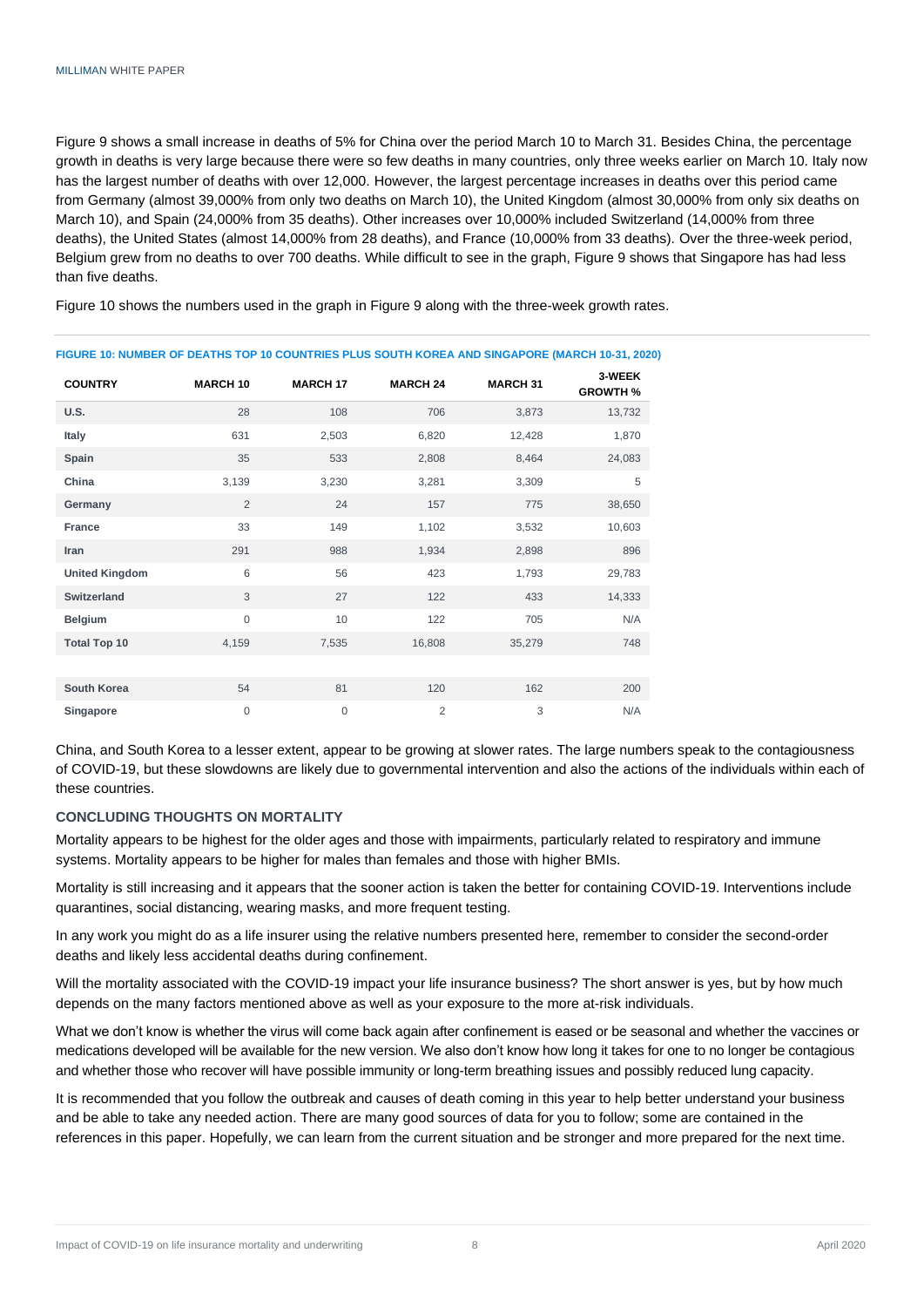## **Underwriting**

Underwriting is an important component for a company to help protect itself with respect to mortality from future business written during this pandemic, a reoccurrence of COVID-19, or any other pandemic that may follow.

Applications and products may need to be changed, but the discussion here is going to be on what can be done in the short term. The following are some ideas to help companies better protect themselves during these turbulent times. This list is not meant to be all inclusive and some of the items may not be relevant or appropriate to your specific circumstances.

- Look at the early causes of death on guaranteed issue business and if you find you are being selected against from the pandemic, suspend sales of this product until the pandemic is over.
- "Current" medical records may not be available because of closings or the priority of treating patients. Medical and paramedical exams may not be able to be conducted. Therefore, you will likely need to rely more on the information from your vendors, but you could also consider using the algorithm within your accelerated underwriting to help assess applicants.
- Underwriters are probably more important now than ever, so don't move to automating more decisions at this point.
- A supplemental COVID-19 questionnaire would be recommended. This could involve the usual questions about countries visited and exposure to COVID-19, potential symptoms, and whether one has been tested, but it could also include questions regarding items such as working at home and local travel to places where an infection may occur. However, note that a question about exposure may be difficult to answer because many people do not honestly know whether or not they have been exposed. A question about following recommended CDC practices, or even knowledge about them, could be helpful.
- More tele-underwriting interviews are likely needed. For example, if you write business on a simplified issue or non-medical basis without the tele-underwriting interviews, consider adding them. The term "tele-underwriting interview" was purposely used here to distinguish it from confirmation of information through a phone call. The latter should be kept if that is part of your normal underwriting process, but what is being suggested here is adding an interview with appropriate questions.
- If a tele-underwriting interview is not part of your accelerated underwriting program, consider adding one or suspending the waiving of underwriting requirements until the pandemic is over.
- You may want to add a few extra questions for the elderly applicants or those with impairments more likely to be impacted by the virus (i.e., cardiovascular disease, diabetes, chronic respiratory disease, high blood pressure, and cancer) during the teleunderwriting interview. These questions could include a deeper dive into possible exposure.
- Consider postponing those who have contracted the virus.
- While not allowed in all states, a catch-all type question could be a good one to have in the application. This would need to wait until your next application filing, but maybe states will be more open to this in light of the pandemic.
- Have a resource available to answer questions and address concerns specifically from the applicants.

The ideas above should allow for the continued issuance of appropriately priced profitable business and to help mitigate concerns about the pandemic. It is possible that you might find these changes to be good business practices for the future, rather than just short-term changes. Learn from this and make any necessary changes in your next filing.

Finally, if your company is not already doing it, this would be a great time to set up a monitoring program, to identify and later study everything that is found in the underwriting process and by what method, i.e., application, tele-underwriting call, other vendor, as well as synching up the cause of death with the underwriting information received. This information could be invaluable, even beyond the current situation.